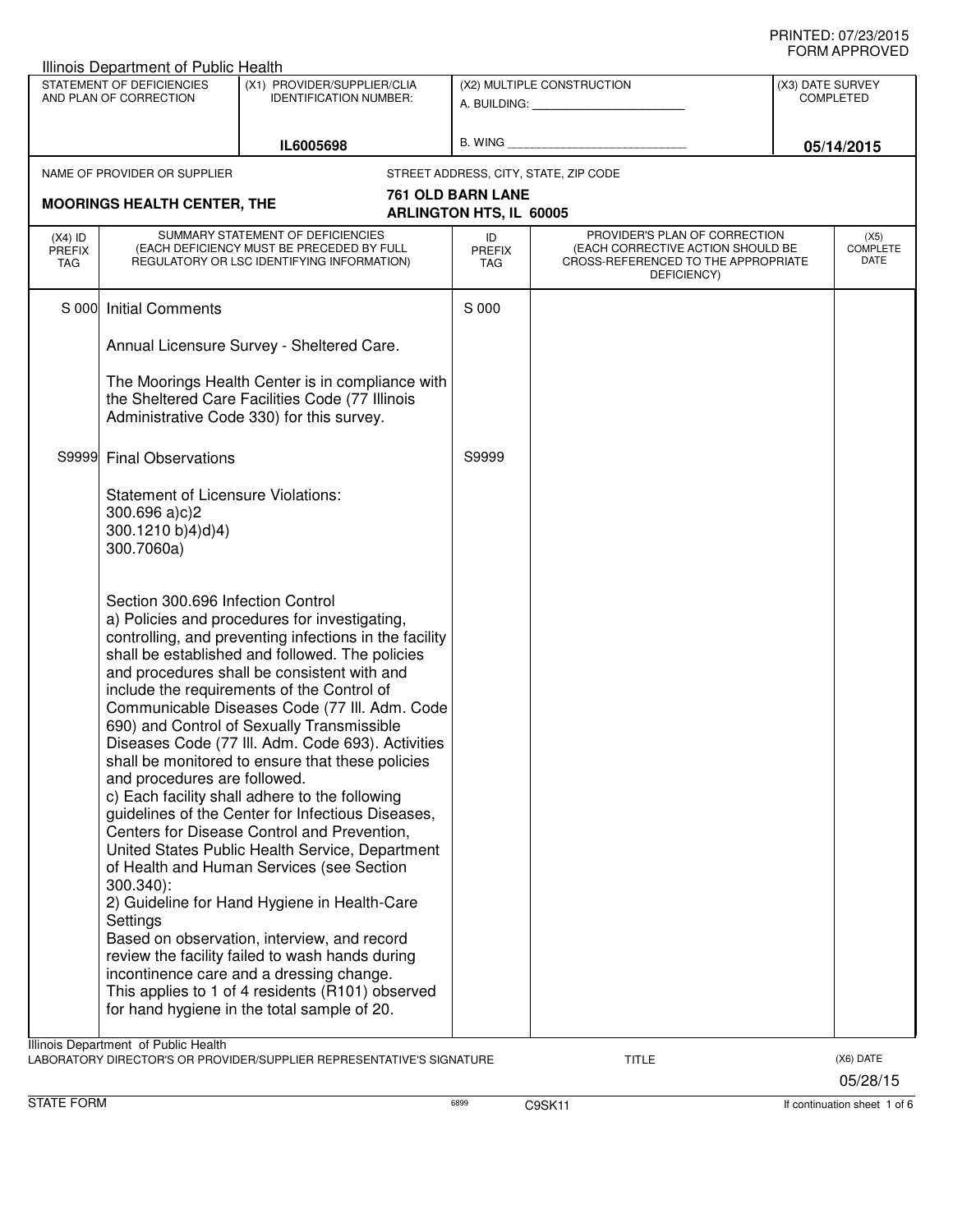| STATEMENT OF DEFICIENCIES<br>(X1) PROVIDER/SUPPLIER/CLIA<br>(X2) MULTIPLE CONSTRUCTION<br>(X3) DATE SURVEY<br>AND PLAN OF CORRECTION<br><b>COMPLETED</b><br><b>IDENTIFICATION NUMBER:</b><br>A. BUILDING: A. BUILDING:<br>B. WING<br>IL6005698<br>05/14/2015<br>NAME OF PROVIDER OR SUPPLIER<br>STREET ADDRESS, CITY, STATE, ZIP CODE<br>761 OLD BARN LANE<br><b>MOORINGS HEALTH CENTER, THE</b><br><b>ARLINGTON HTS, IL 60005</b><br>SUMMARY STATEMENT OF DEFICIENCIES<br>PROVIDER'S PLAN OF CORRECTION<br>$(X4)$ ID<br>ID<br>(X5)<br><b>COMPLETE</b><br>(EACH DEFICIENCY MUST BE PRECEDED BY FULL<br>(EACH CORRECTIVE ACTION SHOULD BE<br><b>PREFIX</b><br><b>PREFIX</b><br>DATE<br>REGULATORY OR LSC IDENTIFYING INFORMATION)<br>CROSS-REFERENCED TO THE APPROPRIATE<br><b>TAG</b><br>TAG<br>DEFICIENCY)<br>S9999<br>S9999<br>Continued From page 1<br>The findings include:<br>According to the Care Plan R101 had diagnoses<br>including Dementia with Behaviors, Dysphagia<br>and Obsessive-Compulsive Disorder. Her care<br>plan showed she had a potential risk for impaired<br>skin/tissue integrity, she needed assistance with<br>her Activities of Daily Living.<br>On 05/11/2015 at 3:32pm during incontinence<br>care E24 (Certified Nursing Assistant/CNA)<br>cleaned R101's front perineal area with her right<br>hand using a washcloth in a circular motion while<br>holding the wet incontinence brief in her left hand.<br>E24 removed her gloves and donned new gloves<br>several times during incontinence care without<br>washing her hands between glove changes. E24<br>also applied protective barrier cream, changed<br>gloves again without washing hands then<br>assisted E26 (Registered Nurse/RN) during a<br>dressing change. During the dressing change to<br>R101's posterior knee, E26 removed the soiled<br>dressing, cleaned the area, removed gloves and<br>donned new gloves without washing her hands,<br>then applied polymem silver and a new dressing<br>to the site.<br>The facilities standard precautions policy dated<br>11/12/13 included "Staff is to use gloves where<br>blood, blood products, body fluids, or body<br>substances will be handled. Gloves should be<br>changed between residents. Hands should be<br>washed immediately after gloves are removed.<br>On 05/14/2015 at 10:30am E2 (Director of<br>Nursing) stated the facility does not have a policy<br>for perineal care. She did provide a copy of what<br>information is given when teaching the staff<br>proper perineal care. The instructions include to<br>gently clean the skin of the perineal area moving<br>from front to back. Do not move from back to<br>front due to the risk of introducing germs from the<br>anal area into the urethra, a primary source of<br>urinary tract infection. | <b>Illinois Department of Public Health</b> |                                      |  |  |  |  |  |
|------------------------------------------------------------------------------------------------------------------------------------------------------------------------------------------------------------------------------------------------------------------------------------------------------------------------------------------------------------------------------------------------------------------------------------------------------------------------------------------------------------------------------------------------------------------------------------------------------------------------------------------------------------------------------------------------------------------------------------------------------------------------------------------------------------------------------------------------------------------------------------------------------------------------------------------------------------------------------------------------------------------------------------------------------------------------------------------------------------------------------------------------------------------------------------------------------------------------------------------------------------------------------------------------------------------------------------------------------------------------------------------------------------------------------------------------------------------------------------------------------------------------------------------------------------------------------------------------------------------------------------------------------------------------------------------------------------------------------------------------------------------------------------------------------------------------------------------------------------------------------------------------------------------------------------------------------------------------------------------------------------------------------------------------------------------------------------------------------------------------------------------------------------------------------------------------------------------------------------------------------------------------------------------------------------------------------------------------------------------------------------------------------------------------------------------------------------------------------------------------------------------------------------------------------------------------------------------------------------------------------------------------------------------------------------------------------------------------------------------------------------------------------------------------------------------------------|---------------------------------------------|--------------------------------------|--|--|--|--|--|
|                                                                                                                                                                                                                                                                                                                                                                                                                                                                                                                                                                                                                                                                                                                                                                                                                                                                                                                                                                                                                                                                                                                                                                                                                                                                                                                                                                                                                                                                                                                                                                                                                                                                                                                                                                                                                                                                                                                                                                                                                                                                                                                                                                                                                                                                                                                                                                                                                                                                                                                                                                                                                                                                                                                                                                                                                              |                                             |                                      |  |  |  |  |  |
|                                                                                                                                                                                                                                                                                                                                                                                                                                                                                                                                                                                                                                                                                                                                                                                                                                                                                                                                                                                                                                                                                                                                                                                                                                                                                                                                                                                                                                                                                                                                                                                                                                                                                                                                                                                                                                                                                                                                                                                                                                                                                                                                                                                                                                                                                                                                                                                                                                                                                                                                                                                                                                                                                                                                                                                                                              |                                             |                                      |  |  |  |  |  |
|                                                                                                                                                                                                                                                                                                                                                                                                                                                                                                                                                                                                                                                                                                                                                                                                                                                                                                                                                                                                                                                                                                                                                                                                                                                                                                                                                                                                                                                                                                                                                                                                                                                                                                                                                                                                                                                                                                                                                                                                                                                                                                                                                                                                                                                                                                                                                                                                                                                                                                                                                                                                                                                                                                                                                                                                                              |                                             |                                      |  |  |  |  |  |
|                                                                                                                                                                                                                                                                                                                                                                                                                                                                                                                                                                                                                                                                                                                                                                                                                                                                                                                                                                                                                                                                                                                                                                                                                                                                                                                                                                                                                                                                                                                                                                                                                                                                                                                                                                                                                                                                                                                                                                                                                                                                                                                                                                                                                                                                                                                                                                                                                                                                                                                                                                                                                                                                                                                                                                                                                              |                                             |                                      |  |  |  |  |  |
|                                                                                                                                                                                                                                                                                                                                                                                                                                                                                                                                                                                                                                                                                                                                                                                                                                                                                                                                                                                                                                                                                                                                                                                                                                                                                                                                                                                                                                                                                                                                                                                                                                                                                                                                                                                                                                                                                                                                                                                                                                                                                                                                                                                                                                                                                                                                                                                                                                                                                                                                                                                                                                                                                                                                                                                                                              |                                             |                                      |  |  |  |  |  |
|                                                                                                                                                                                                                                                                                                                                                                                                                                                                                                                                                                                                                                                                                                                                                                                                                                                                                                                                                                                                                                                                                                                                                                                                                                                                                                                                                                                                                                                                                                                                                                                                                                                                                                                                                                                                                                                                                                                                                                                                                                                                                                                                                                                                                                                                                                                                                                                                                                                                                                                                                                                                                                                                                                                                                                                                                              |                                             |                                      |  |  |  |  |  |
|                                                                                                                                                                                                                                                                                                                                                                                                                                                                                                                                                                                                                                                                                                                                                                                                                                                                                                                                                                                                                                                                                                                                                                                                                                                                                                                                                                                                                                                                                                                                                                                                                                                                                                                                                                                                                                                                                                                                                                                                                                                                                                                                                                                                                                                                                                                                                                                                                                                                                                                                                                                                                                                                                                                                                                                                                              |                                             | Illinois Department of Public Health |  |  |  |  |  |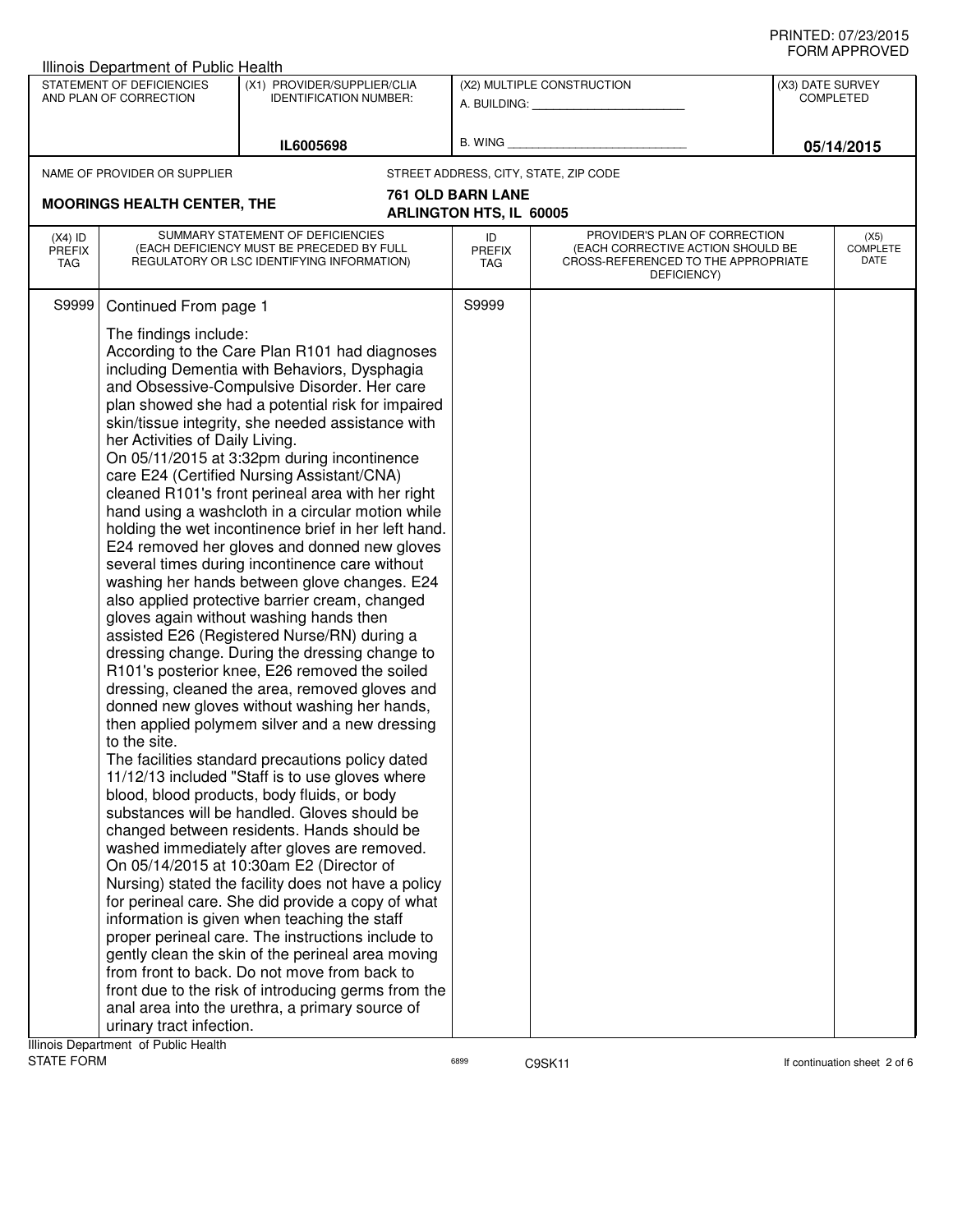| ᅴᄖᄞᇊᆝᆝᇅ៴ᄂ<br>Illinois Department of Public Health                                                                   |                                                                                                                                                                                                                                                                                                                                                                                                                                                                                                                                                                                                                                                                                                                                                                                                                                                                                                                                                                                                                                                                                                                                                                                                                                                                                                                                                                                                                                                                                                                                                                                                                                                                                                                                                                                                                                                                                                                                                                              |                                                                                |                                                            |                                                                                                                          |  |                                 |
|---------------------------------------------------------------------------------------------------------------------|------------------------------------------------------------------------------------------------------------------------------------------------------------------------------------------------------------------------------------------------------------------------------------------------------------------------------------------------------------------------------------------------------------------------------------------------------------------------------------------------------------------------------------------------------------------------------------------------------------------------------------------------------------------------------------------------------------------------------------------------------------------------------------------------------------------------------------------------------------------------------------------------------------------------------------------------------------------------------------------------------------------------------------------------------------------------------------------------------------------------------------------------------------------------------------------------------------------------------------------------------------------------------------------------------------------------------------------------------------------------------------------------------------------------------------------------------------------------------------------------------------------------------------------------------------------------------------------------------------------------------------------------------------------------------------------------------------------------------------------------------------------------------------------------------------------------------------------------------------------------------------------------------------------------------------------------------------------------------|--------------------------------------------------------------------------------|------------------------------------------------------------|--------------------------------------------------------------------------------------------------------------------------|--|---------------------------------|
| STATEMENT OF DEFICIENCIES<br>(X1) PROVIDER/SUPPLIER/CLIA<br>AND PLAN OF CORRECTION<br><b>IDENTIFICATION NUMBER:</b> |                                                                                                                                                                                                                                                                                                                                                                                                                                                                                                                                                                                                                                                                                                                                                                                                                                                                                                                                                                                                                                                                                                                                                                                                                                                                                                                                                                                                                                                                                                                                                                                                                                                                                                                                                                                                                                                                                                                                                                              | (X2) MULTIPLE CONSTRUCTION<br>A. BUILDING: A. BUILDING:                        |                                                            | (X3) DATE SURVEY<br><b>COMPLETED</b>                                                                                     |  |                                 |
| IL6005698                                                                                                           |                                                                                                                                                                                                                                                                                                                                                                                                                                                                                                                                                                                                                                                                                                                                                                                                                                                                                                                                                                                                                                                                                                                                                                                                                                                                                                                                                                                                                                                                                                                                                                                                                                                                                                                                                                                                                                                                                                                                                                              | B. WING                                                                        |                                                            | 05/14/2015                                                                                                               |  |                                 |
|                                                                                                                     | NAME OF PROVIDER OR SUPPLIER                                                                                                                                                                                                                                                                                                                                                                                                                                                                                                                                                                                                                                                                                                                                                                                                                                                                                                                                                                                                                                                                                                                                                                                                                                                                                                                                                                                                                                                                                                                                                                                                                                                                                                                                                                                                                                                                                                                                                 |                                                                                |                                                            | STREET ADDRESS, CITY, STATE, ZIP CODE                                                                                    |  |                                 |
|                                                                                                                     | <b>MOORINGS HEALTH CENTER, THE</b>                                                                                                                                                                                                                                                                                                                                                                                                                                                                                                                                                                                                                                                                                                                                                                                                                                                                                                                                                                                                                                                                                                                                                                                                                                                                                                                                                                                                                                                                                                                                                                                                                                                                                                                                                                                                                                                                                                                                           |                                                                                | <b>761 OLD BARN LANE</b><br><b>ARLINGTON HTS, IL 60005</b> |                                                                                                                          |  |                                 |
| $(X4)$ ID<br><b>PREFIX</b><br>TAG                                                                                   |                                                                                                                                                                                                                                                                                                                                                                                                                                                                                                                                                                                                                                                                                                                                                                                                                                                                                                                                                                                                                                                                                                                                                                                                                                                                                                                                                                                                                                                                                                                                                                                                                                                                                                                                                                                                                                                                                                                                                                              | SUMMARY STATEMENT OF DEFICIENCIES<br>(EACH DEFICIENCY MUST BE PRECEDED BY FULL | ID<br><b>PREFIX</b><br>TAG                                 | PROVIDER'S PLAN OF CORRECTION<br>(EACH CORRECTIVE ACTION SHOULD BE<br>CROSS-REFERENCED TO THE APPROPRIATE<br>DEFICIENCY) |  | (X5)<br><b>COMPLETE</b><br>DATE |
|                                                                                                                     |                                                                                                                                                                                                                                                                                                                                                                                                                                                                                                                                                                                                                                                                                                                                                                                                                                                                                                                                                                                                                                                                                                                                                                                                                                                                                                                                                                                                                                                                                                                                                                                                                                                                                                                                                                                                                                                                                                                                                                              |                                                                                | S9999                                                      |                                                                                                                          |  |                                 |
|                                                                                                                     |                                                                                                                                                                                                                                                                                                                                                                                                                                                                                                                                                                                                                                                                                                                                                                                                                                                                                                                                                                                                                                                                                                                                                                                                                                                                                                                                                                                                                                                                                                                                                                                                                                                                                                                                                                                                                                                                                                                                                                              |                                                                                |                                                            |                                                                                                                          |  |                                 |
|                                                                                                                     | REGULATORY OR LSC IDENTIFYING INFORMATION)<br>Continued From page 2<br>S9999<br>(B)<br>Section 300.1210 General Requirements for<br>Nursing and Personal Care<br>b) The facility shall provide the necessary care<br>and services to attain or maintain the highest<br>practicable physical, mental, and psychological<br>well-being of the resident, in accordance with<br>each resident's comprehensive resident care<br>plan. Adequate and properly supervised nursing<br>care and personal care shall be provided to each<br>resident to meet the total nursing and personal<br>care needs of the resident. Restorative measures<br>shall include, at a minimum, the following<br>procedures:<br>4) All nursing personnel shall assist and<br>encourage residents so that a resident's abilities<br>in activities of daily living do not diminish unless<br>circumstances of the individual's clinical condition<br>demonstrate that diminution was unavoidable.<br>This includes the resident's abilities to bathe,<br>dress, and groom; transfer and ambulate; toilet;<br>eat; and use speech, language, or other<br>functional communication systems. A resident<br>who is unable to carry out activities of daily living<br>shall receive the services necessary to maintain<br>good nutrition, grooming, and personal hygiene.<br>d) Pursuant to subsection (a), general nursing<br>care shall include, at a minimum, the following<br>and shall be practiced on a 24-hour,<br>seven-day-a-week basis:<br>4) Personal care shall be provided on a<br>24-hour, seven-day-a-week basis. This shall<br>include, but not be limited to, the following:<br>A) Each resident shall have proper daily<br>personal attention, including skin, nails, hair, and<br>oral hygiene, in addition to treatment ordered by<br>the physician.<br>B) Each resident shall have at least one<br>complete bath and hair wash weekly and as many<br>Illinois Department of Public Health |                                                                                |                                                            |                                                                                                                          |  |                                 |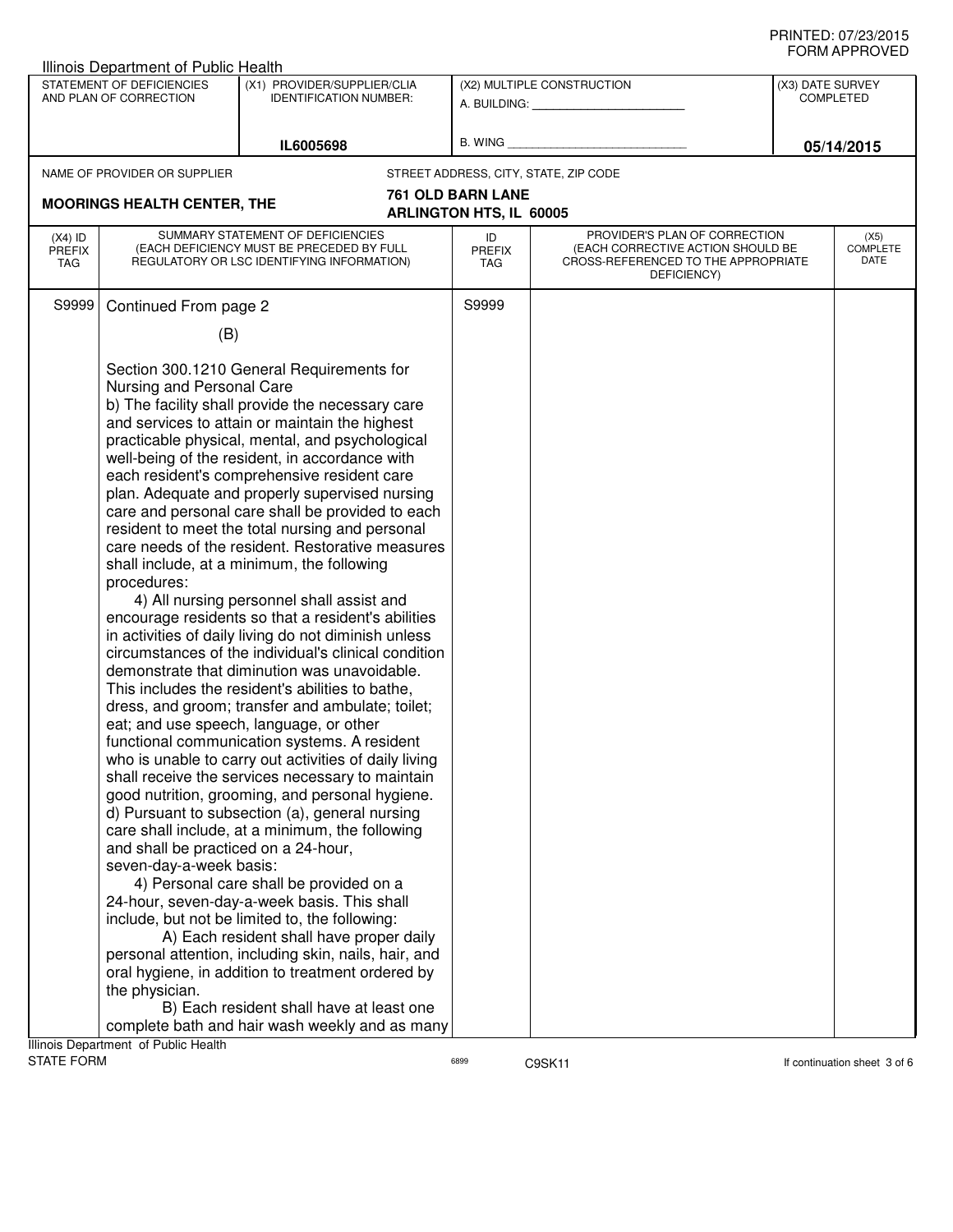| Illinois Department of Public Health                                                                                             |                                                                                                   |                                                                                                                                                                                                                                                                                                                                                                                                                                                                                                                                                                                                                                                                                                                                                                                                                                                                                                                                                                                                                                                                                                                                                                                                                                                                                                                                                                                                                                                                                                                                                                                                                                                                                                                                                                                                                                                                                                     |                                                     |                                                                                                                          |                  |                                 |  |
|----------------------------------------------------------------------------------------------------------------------------------|---------------------------------------------------------------------------------------------------|-----------------------------------------------------------------------------------------------------------------------------------------------------------------------------------------------------------------------------------------------------------------------------------------------------------------------------------------------------------------------------------------------------------------------------------------------------------------------------------------------------------------------------------------------------------------------------------------------------------------------------------------------------------------------------------------------------------------------------------------------------------------------------------------------------------------------------------------------------------------------------------------------------------------------------------------------------------------------------------------------------------------------------------------------------------------------------------------------------------------------------------------------------------------------------------------------------------------------------------------------------------------------------------------------------------------------------------------------------------------------------------------------------------------------------------------------------------------------------------------------------------------------------------------------------------------------------------------------------------------------------------------------------------------------------------------------------------------------------------------------------------------------------------------------------------------------------------------------------------------------------------------------------|-----------------------------------------------------|--------------------------------------------------------------------------------------------------------------------------|------------------|---------------------------------|--|
| STATEMENT OF DEFICIENCIES<br>(X1) PROVIDER/SUPPLIER/CLIA<br>AND PLAN OF CORRECTION<br><b>IDENTIFICATION NUMBER:</b><br>IL6005698 |                                                                                                   |                                                                                                                                                                                                                                                                                                                                                                                                                                                                                                                                                                                                                                                                                                                                                                                                                                                                                                                                                                                                                                                                                                                                                                                                                                                                                                                                                                                                                                                                                                                                                                                                                                                                                                                                                                                                                                                                                                     |                                                     | (X2) MULTIPLE CONSTRUCTION<br>A. BUILDING: A.                                                                            | (X3) DATE SURVEY | <b>COMPLETED</b>                |  |
|                                                                                                                                  |                                                                                                   | B. WING                                                                                                                                                                                                                                                                                                                                                                                                                                                                                                                                                                                                                                                                                                                                                                                                                                                                                                                                                                                                                                                                                                                                                                                                                                                                                                                                                                                                                                                                                                                                                                                                                                                                                                                                                                                                                                                                                             |                                                     | 05/14/2015                                                                                                               |                  |                                 |  |
|                                                                                                                                  | NAME OF PROVIDER OR SUPPLIER                                                                      |                                                                                                                                                                                                                                                                                                                                                                                                                                                                                                                                                                                                                                                                                                                                                                                                                                                                                                                                                                                                                                                                                                                                                                                                                                                                                                                                                                                                                                                                                                                                                                                                                                                                                                                                                                                                                                                                                                     |                                                     | STREET ADDRESS, CITY, STATE, ZIP CODE                                                                                    |                  |                                 |  |
|                                                                                                                                  | <b>MOORINGS HEALTH CENTER, THE</b>                                                                |                                                                                                                                                                                                                                                                                                                                                                                                                                                                                                                                                                                                                                                                                                                                                                                                                                                                                                                                                                                                                                                                                                                                                                                                                                                                                                                                                                                                                                                                                                                                                                                                                                                                                                                                                                                                                                                                                                     | 761 OLD BARN LANE<br><b>ARLINGTON HTS, IL 60005</b> |                                                                                                                          |                  |                                 |  |
|                                                                                                                                  |                                                                                                   |                                                                                                                                                                                                                                                                                                                                                                                                                                                                                                                                                                                                                                                                                                                                                                                                                                                                                                                                                                                                                                                                                                                                                                                                                                                                                                                                                                                                                                                                                                                                                                                                                                                                                                                                                                                                                                                                                                     |                                                     |                                                                                                                          |                  |                                 |  |
| $(X4)$ ID<br><b>PREFIX</b><br>TAG                                                                                                |                                                                                                   | SUMMARY STATEMENT OF DEFICIENCIES<br>(EACH DEFICIENCY MUST BE PRECEDED BY FULL<br>REGULATORY OR LSC IDENTIFYING INFORMATION)                                                                                                                                                                                                                                                                                                                                                                                                                                                                                                                                                                                                                                                                                                                                                                                                                                                                                                                                                                                                                                                                                                                                                                                                                                                                                                                                                                                                                                                                                                                                                                                                                                                                                                                                                                        | ID<br><b>PREFIX</b><br>TAG                          | PROVIDER'S PLAN OF CORRECTION<br>(EACH CORRECTIVE ACTION SHOULD BE<br>CROSS-REFERENCED TO THE APPROPRIATE<br>DEFICIENCY) |                  | (X5)<br><b>COMPLETE</b><br>DATE |  |
| S9999                                                                                                                            | Continued From page 3                                                                             |                                                                                                                                                                                                                                                                                                                                                                                                                                                                                                                                                                                                                                                                                                                                                                                                                                                                                                                                                                                                                                                                                                                                                                                                                                                                                                                                                                                                                                                                                                                                                                                                                                                                                                                                                                                                                                                                                                     | S9999                                               |                                                                                                                          |                  |                                 |  |
|                                                                                                                                  | for satisfactory personal hygiene.<br>The findings include:<br>between 04/12/2015 and 05/09/2015. | additional baths and hair washes as necessary<br>Based on observation, interview, and record<br>review the facility failed to provide assistance with<br>Activities of Daily Living (ADLs) for one resident.<br>This applies to 1 of 14 residents (R101) reviewed<br>for activities of daily living in a total sample of 20.<br>According to the Care Plan R101 had diagnoses<br>including Dementia with Behaviors, Dysphagia<br>and Obsessive-Compulsive Disorder. Her care<br>plan showed she had a potential risk for impaired<br>skin/tissue integrity, she needed assistance with<br>her ADLs, and had a tendency to scratch herself.<br>The care plan included an intervention to<br>encourage R101 to consistently receive showers<br>as scheduled and according to her routine.<br>On 05/11/2015 at 11:00am R101 was lying supine<br>asleep in bed with her head tilted toward her right<br>shoulder. R101 had small yellow chunks of food<br>which looked like scrambled eggs in her mouth<br>and on her right shoulder. E17 (Memory Care<br>Manager) said R101 is known to pocket her food.<br>On 05/11/2015 at 2:55pm R101 was up in<br>wheelchair in the activity room. She was noted<br>with long fingernails and facial chin whiskers.<br>On 05/12/015 at 10:00am E17 said the certified<br>nursing assistants should cut fingernails and any<br>facial hair on shower days. E17 also said the<br>activities staff can file nails but not cut them.<br>R101's ADL Verification Worksheet was reviewed<br>and no baths were documented as being given<br>The facilities Activities of Daily Living policy dated<br>12/1/12 included "Every resident ofwill maintain<br>their abilities in Activities of Daily Living which<br>includes: Bathing, Dressing, Grooming, Eating. A<br>resident who is unable to carry out Activities of<br>Daily Living receives the necessary services to |                                                     |                                                                                                                          |                  |                                 |  |
|                                                                                                                                  |                                                                                                   | maintain good nutrition, grooming, and personal                                                                                                                                                                                                                                                                                                                                                                                                                                                                                                                                                                                                                                                                                                                                                                                                                                                                                                                                                                                                                                                                                                                                                                                                                                                                                                                                                                                                                                                                                                                                                                                                                                                                                                                                                                                                                                                     |                                                     |                                                                                                                          |                  |                                 |  |
|                                                                                                                                  | Illinois Department of Public Health                                                              |                                                                                                                                                                                                                                                                                                                                                                                                                                                                                                                                                                                                                                                                                                                                                                                                                                                                                                                                                                                                                                                                                                                                                                                                                                                                                                                                                                                                                                                                                                                                                                                                                                                                                                                                                                                                                                                                                                     |                                                     |                                                                                                                          |                  |                                 |  |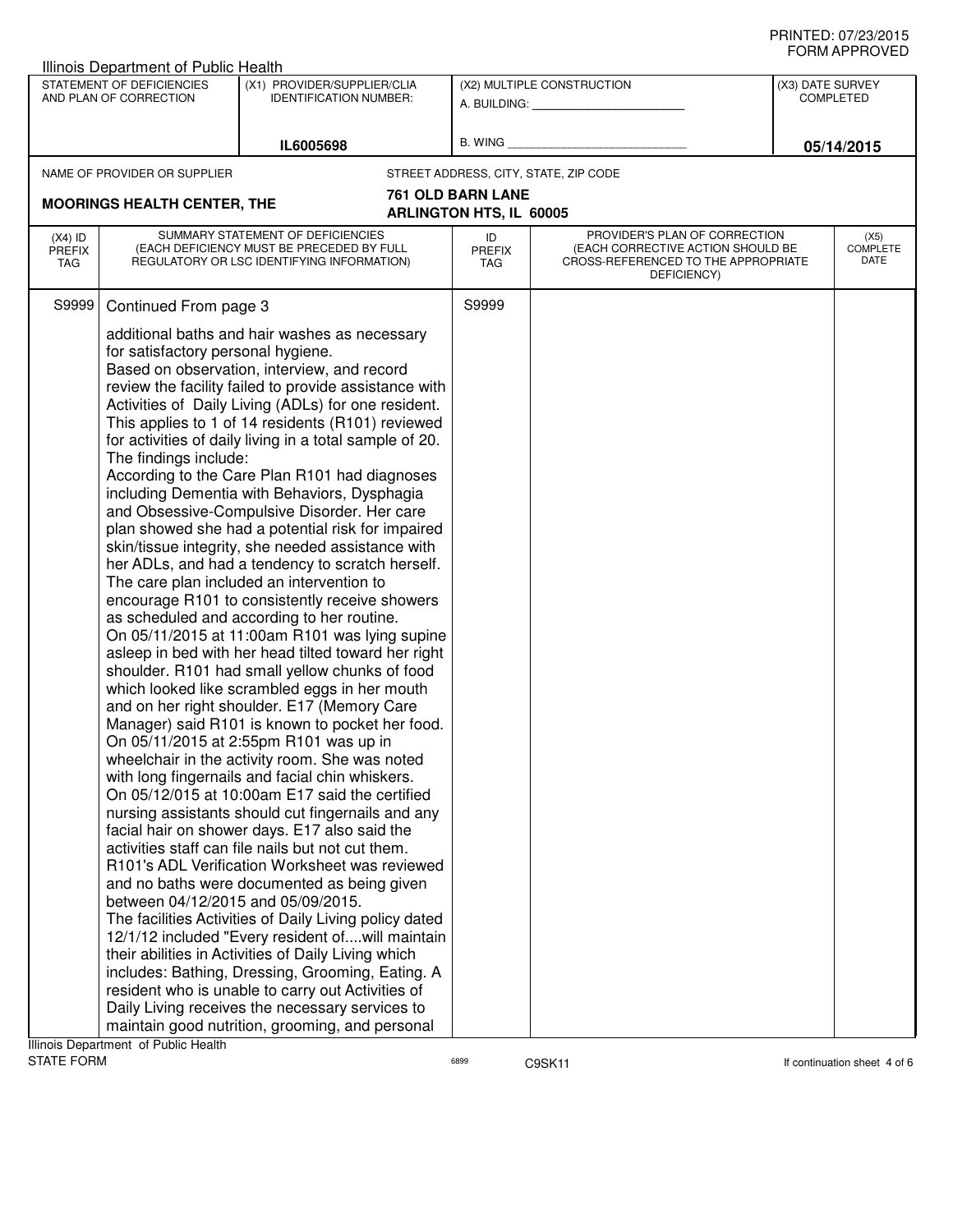|                                                                                                                     | Illinois Department of Public Health                                                                                                                                                                                                                                                                                                                                                                                                                                                                                                                                                                                                                                                                                                                                                                                                                                                                                                                                                                                                                                                                                                                                                                                                                                                                                                                                                                                                                                                                                                                                                                                                                                                                                                                                                                    |  |                     |                                                                                         |                                      | <b>JI UVI AI I I IV</b> V L D   |
|---------------------------------------------------------------------------------------------------------------------|---------------------------------------------------------------------------------------------------------------------------------------------------------------------------------------------------------------------------------------------------------------------------------------------------------------------------------------------------------------------------------------------------------------------------------------------------------------------------------------------------------------------------------------------------------------------------------------------------------------------------------------------------------------------------------------------------------------------------------------------------------------------------------------------------------------------------------------------------------------------------------------------------------------------------------------------------------------------------------------------------------------------------------------------------------------------------------------------------------------------------------------------------------------------------------------------------------------------------------------------------------------------------------------------------------------------------------------------------------------------------------------------------------------------------------------------------------------------------------------------------------------------------------------------------------------------------------------------------------------------------------------------------------------------------------------------------------------------------------------------------------------------------------------------------------|--|---------------------|-----------------------------------------------------------------------------------------|--------------------------------------|---------------------------------|
| STATEMENT OF DEFICIENCIES<br>(X1) PROVIDER/SUPPLIER/CLIA<br>AND PLAN OF CORRECTION<br><b>IDENTIFICATION NUMBER:</b> |                                                                                                                                                                                                                                                                                                                                                                                                                                                                                                                                                                                                                                                                                                                                                                                                                                                                                                                                                                                                                                                                                                                                                                                                                                                                                                                                                                                                                                                                                                                                                                                                                                                                                                                                                                                                         |  |                     | (X2) MULTIPLE CONSTRUCTION<br>A. BUILDING: <u>_________________</u> ______              | (X3) DATE SURVEY<br><b>COMPLETED</b> |                                 |
|                                                                                                                     | IL6005698                                                                                                                                                                                                                                                                                                                                                                                                                                                                                                                                                                                                                                                                                                                                                                                                                                                                                                                                                                                                                                                                                                                                                                                                                                                                                                                                                                                                                                                                                                                                                                                                                                                                                                                                                                                               |  |                     |                                                                                         | 05/14/2015                           |                                 |
|                                                                                                                     | NAME OF PROVIDER OR SUPPLIER                                                                                                                                                                                                                                                                                                                                                                                                                                                                                                                                                                                                                                                                                                                                                                                                                                                                                                                                                                                                                                                                                                                                                                                                                                                                                                                                                                                                                                                                                                                                                                                                                                                                                                                                                                            |  |                     | STREET ADDRESS, CITY, STATE, ZIP CODE                                                   |                                      |                                 |
|                                                                                                                     |                                                                                                                                                                                                                                                                                                                                                                                                                                                                                                                                                                                                                                                                                                                                                                                                                                                                                                                                                                                                                                                                                                                                                                                                                                                                                                                                                                                                                                                                                                                                                                                                                                                                                                                                                                                                         |  | 761 OLD BARN LANE   |                                                                                         |                                      |                                 |
|                                                                                                                     |                                                                                                                                                                                                                                                                                                                                                                                                                                                                                                                                                                                                                                                                                                                                                                                                                                                                                                                                                                                                                                                                                                                                                                                                                                                                                                                                                                                                                                                                                                                                                                                                                                                                                                                                                                                                         |  |                     | PROVIDER'S PLAN OF CORRECTION                                                           |                                      |                                 |
| $(X4)$ ID<br><b>PREFIX</b><br>TAG                                                                                   |                                                                                                                                                                                                                                                                                                                                                                                                                                                                                                                                                                                                                                                                                                                                                                                                                                                                                                                                                                                                                                                                                                                                                                                                                                                                                                                                                                                                                                                                                                                                                                                                                                                                                                                                                                                                         |  | ID<br>PREFIX<br>TAG | (EACH CORRECTIVE ACTION SHOULD BE<br>CROSS-REFERENCED TO THE APPROPRIATE<br>DEFICIENCY) |                                      | (X5)<br><b>COMPLETE</b><br>DATE |
| S9999                                                                                                               |                                                                                                                                                                                                                                                                                                                                                                                                                                                                                                                                                                                                                                                                                                                                                                                                                                                                                                                                                                                                                                                                                                                                                                                                                                                                                                                                                                                                                                                                                                                                                                                                                                                                                                                                                                                                         |  | S9999               |                                                                                         |                                      |                                 |
|                                                                                                                     | <b>MOORINGS HEALTH CENTER, THE</b><br><b>ARLINGTON HTS, IL 60005</b><br>SUMMARY STATEMENT OF DEFICIENCIES<br>(EACH DEFICIENCY MUST BE PRECEDED BY FULL<br>REGULATORY OR LSC IDENTIFYING INFORMATION)<br>Continued From page 4<br>and oral hygiene.<br>(B)<br>Section 300.7060 Environment<br>a) The environment (cultural, social, and physical)<br>shall support the functioning of cognitively<br>impaired residents. It shall accommodate<br>behaviors, maximize functional abilities, promote<br>safety, and encourage residents' independence<br>by compensating for losses resulting from the<br>disease process in accordance with each<br>resident's care plan.<br>This Requirement was not met as evidenced by:<br>Based on observation, interview and record<br>review the facility failed to keep a safe<br>environment by leaving an unlocked/unattended<br>treatment cart and medication room accessible to<br>cognitively impaired residents residing in the<br>Alzheimer's Unit of the facility.<br>This applies to three residents (R4, R28 and<br>R106) out of 25 residents residing in the<br>designated Alzheimer's Unit of the facility.<br>The findings include:<br>During the Environmental tour of the Special Care<br>Unit/Alzheimer's Unit on 05/13/2015 at 1:30 P.M.,<br>E1 (Administrator), E9 (Maintenance Director)<br>and E10 (Housekeeping Director), the door was<br>propped open in the medication room. Inside the<br>medication room was a treatment cart that was<br>left unlocked and unattended by a staff. The<br>treatment cart contained multiple tubes and<br>containers of prescribed ointments and creams<br>such as Lidocaine ointments and Metronidazole<br>creams. The medication room has unlocked<br>cabinets that has multiple boxes of syringes with |  |                     |                                                                                         |                                      |                                 |